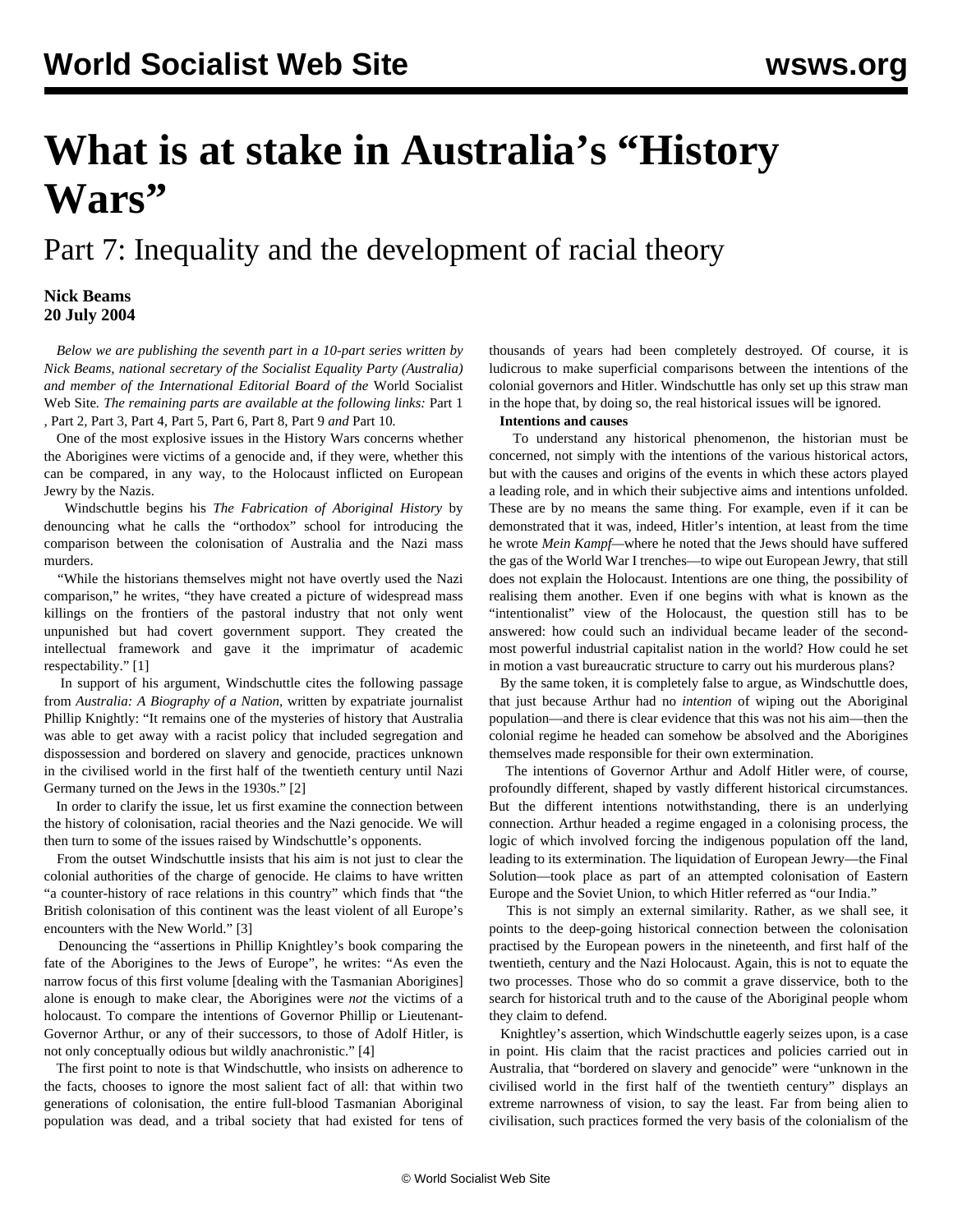British Empire and the other major European powers in the nineteenth and twentieth centuries. The "shock" of the Nazi program derived not least from the fact that it represented the extension into "civilised" Europe of the kind of measures regularly carried out by the European powers against their colonial subjects over the previous 150 years and more.

 Windschuttle, in examining the extermination of the Tasmanian Aborigines, claims that his "orthodox" opponents have failed to address the influence of Enlightenment thinking—with its emphasis on the unity of the human race—and the Evangelical revival within the Church of England in the late eighteenth century. While "a demand from some settlers for the extermination of the Aborigines would not have been surprising" by 1830, he writes, such a demand, on the other hand, "would not only have meant denying them the status of human beings protected by His Majesty's laws, but would have also gone against the predominant religious and philosophical beliefs of the time, both at home and abroad." [5]

 According to Windschuttle, the prevailing ideas about race relations "were anything but antagonistic to the natives." The "orthodox" historians, he continues, "make no attempt to think themselves into the minds of their subjects," instead attributing to them views on race that did not emerge until the twentieth century. Had any of these authors actually attempted to understand the mentality of the British Empire in the early nineteenth century then "they might have seen that, if the settlers had been the exterminators they portray, then they would have had to disavow the ascendant spirit of the age." The settlers would have had to "reject the dominant assumptions of their political and religious authorities, or else have been reluctantly driven to their position by force of circumstances." [6]

 In the first period of colonisation, as Windschuttle notes, the settlers generally regarded the Aborigines as "a mild and peaceful people" and "the most peaceable creatures in the universe". [7]

 That attitude, however, began to undergo a dramatic change as circumstances themselves changed. In particular, the relentless expansion of the pastoral industry, supplying the British and European markets with wool, pushed colonial settlement and land appropriation deeper and deeper into the hunting grounds of the Aboriginal tribes. It is certainly true that, when discussing the "extermination" of the Aboriginal population, the settlers did so on the grounds that there was "no alternative." But that does not lend support to Windschuttle's claims about the power of Enlightenment ideals and the teachings of the Evangelical Church. Rather, it demonstrates that there were far more powerful—material—forces at work and that the Aboriginal extermination arose out of the objective logic of colonial expansion.

 A selection of statements by settlers at the time demonstrates that extermination was a matter of public discussion. According to William Barnes, a justice of the peace, landowner and brewer, if the conflict did not cease "then the dreadful alternative only remains of a general extermination by some means or other." Rural landowner George Espie told a government inquiry that the land had to belong either to Black or White and he could see "no other remedy but their speedy capture or extermination." Temple Pearson, another settler, shared the same view, arguing that "total extermination, however severe measure, I much fear will be the only means left to the government to protect the Whites." Edward Curr, director of the Van Diemen's Land Company, believed that the conflict would end "as all such matters have ended in other parts of the world, by the extermination of the weaker race." The editor of the *Tasmanian* declared that, since the Aborigines were determined to destroy all before them, "extermination seems to be the only remedy." [8]

### **The origin of racial theory**

 Windschuttle's insistence that the settlers' adherence to Enlightenment ideals precluded extermination ignores the very important ideological transformation that began in the late eighteenth, and early nineteenth, century. It was to lead, ultimately, to the "scientific" theories of racial inferiority that became such a crucial ingredient of the Nazi Holocaust.

 A fundamental contradiction runs through the development of modern capitalist society over the past two hundred years. It is the contradiction between the ruling ideology of bourgeois society—based on the doctrines of liberty, equality and the universal nature of the human race—and the history of oppression and colonial domination, buttressed by racialist theories, which have led to the greatest level of social inequality ever seen in human history.

 The post-modernists seek to wipe this contradiction out by insisting that the doctrines of the Enlightenment, with their emphasis on universal laws, were Euro-centric, thus forming the basis of colonialism and racial theories. In their jaundiced view, they echo the earlier positions of Horkheimer and Adorno, two of the leading lights of the Frankfurt School. According to Horkheimer and Adorno, the dialectic of Enlightenment led inevitably to the gates of Auschwitz.

 In reality, the racial doctrines that culminated under the Nazis arose not out of Enlightenment philosophy, but rather from attempts to explain and rationalise the continued existence of social inequality—in spite of the ideological commitment to equality.

 The rising capitalist class developed the Enlightenment ideology in its struggle against feudalism and the absolutist regimes, where social inequality was enforced by birth, caste and privilege. But capitalist society, based on private ownership, the free market and equality before the law, rapidly created new inequities. It was the persistence and growth of these inequities that gave rise to various racial theories. They helped provide a "natural" explanation—and thus a justification—for continuing social inequality under the capitalist system.

 The fact that the market economy itself generated social inequality was widely recognised at that time. One only has to turn, for example, to the writings of its greatest advocate, the founder of modern political economy, Adam Smith. "Wherever there is great property," he wrote in *The Wealth of Nations*, "there is great inequality. For every one rich man there must be at least five hundred poor, and the affluence of the few supposes indigence of the many." Smith recognised that this inequality was not a product of nature, but of society. "In reality, the difference of natural talents in different men is perhaps much less than we are aware of, and the very genius which appears to distinguish men of different professions grown up to maturity, is not, perhaps, so much the cause as the effect of the division of labour."

 Smith was well aware that the new social inequality required a system of government to enforce the protection of property. "The affluence of the rich," he explained, "excites the indignation of the poor who are both driven by want and prompted by envy, to invade their possessions. It is only under the shelter of the civil magistrate that the owner of valuable property, which is acquired by the labour of many years, or perhaps of many successive generations, can sleep at night in security. ... The acquisition of valuable and extensive property, therefore, necessarily requires the establishment of civil government." [9]

 Hegel, who made a detailed study of the developing market economy in England, likewise noted that the production of great wealth at one pole necessarily produced great poverty at the other.

 On the one hand the rising productivity of labour, based on great advances in technology and production under the capitalist mode of production, allowed substantial progress to be made in eliminating inequality. On the other, however, as capitalist economy advanced, it produced the greatest inequalities—both within and between nations—ever seen in human history.

 Previously, social inequalities had been ascribed to God's design. But in the nineteenth century, the justifications began to assume a more "scientific" character. They were put down to the existence of different "races". This emerging racial theory, in turn, claimed to be grounded in the scientific methods developed in the Enlightenment.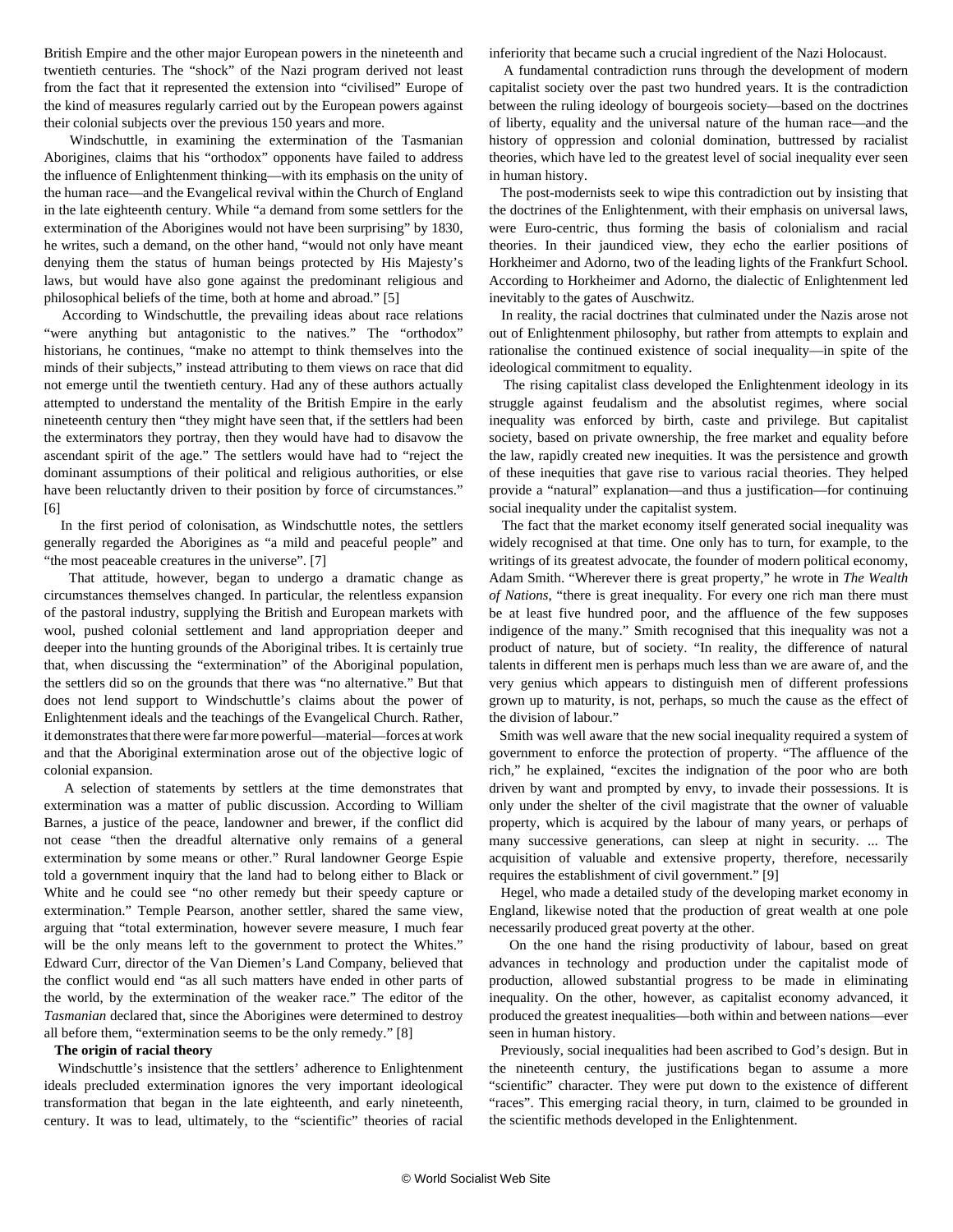The class basis of racial theory can be seen most clearly in its origins. It was developed not so much as a justification for colonialism, but to provide a biological explanation for the persistence of social inequality in the developing capitalist economies of Western Europe. The emerging working classes, born of capitalist industry itself, were designated a different, and necessarily inferior, race—a lower form of humanity, just as the peoples of the colonies were to become. Moreover, as capitalist industry spread, these classes were to become ever more numerous, threatening the prevailing social order. That is why, in the nineteenth century, the question of race was always bound up with the "social question".

 As the writer Enzo Traverso points out: "'Race' was used as a metaphor to designate a class that was feared, a class whose threatening otherness was apprehended in biological, physical, psychological, and moral terms, the better to set it at a distance and if necessary to crush it. The designation of the labouring classes as an 'inferior race' became a commonplace of European culture in the age of triumphant industrial capitalism. Around the mid-nineteenth century, the English essayist Henry Mayhew described the poor of large towns as 'wandering tribes in the midst of civilised society', tribes with all the characteristics of primitive peoples. They were recognisable both from their physical appearance, with their 'high cheekbones and jutting jaws', and from the way they spoke their incomprehensible jargon." [10]

 The mass murder that accompanied the overthrow of the Paris Commune in June 1871 was justified as a necessary cleansing action, to rid society of an invasion by wild beasts.

 "In all major towns," Theophile Gautier wrote in an article published in October of that year, "there are lion-pits, heavily barred caverns. Designed to contained wild beasts, stinking animals, venomous creatures, all the refractory perversities that civilisation has been unable to tame, those who love blood, those who are amused by arson as fireworks, those for whom theft is a delight, those for whom rape represents love, all those with the hearts of monsters, all those with deformed souls; a disgusting population, unknown in the light of day pullulating in sinister fashion in the depths of subterranean darkness. One day it happens that a careless jailer leaves his keys in the doors of this menagerie, and the wild beasts rampage with savage roars through the horrified town. Out of the open cages leap the hyenas of '93 and the gorillas of the Commune." [11]

#### **Racial theory and the "spread of civilisation"**

 By the middle of the nineteenth century, if not before, the Enlightenment outlook had been superseded. Doctrines that had emphasised the essential homogeneity and unity of mankind, despite superficial differences, were replaced by a "racial science," which insisted on an essential heterogeneity, grounded in biology. Some races were destined to progress, others were incapable of further advance and therefore destined to give way to superior races or die out. In the new cultural climate, colonialism, progress, the march of civilisation, the right of conquest of "inferior" races—and even their extermination—were regarded as part of the same process. Race and progress were bound together, and rooted in biology. The various races were different stages in the development of man, with the white races at the head of the chain, followed by the yellow and brown, with the black Africans at the end. The spread of progress and civilisation necessarily involved the extermination of the lesser races.

 As Traverso recounts, the London Anthropological Society made the "extinction of inferior races" the theme of a discussion in 1864. Speaking on the New Zealand experience, Dr Richard Lee commented on "the rapid disappearance of aboriginal tribes" in the face of the advance of civilisation. Diseases were a factor but there were deeper reasons. "We must regard it as an illustration of the crudest forms of humanity, with certain groups shrinking and passing away before others that are enlightened with intelligence and endowed with intellectual superiority."

 Alfred Russel Wallace insisted that the inevitable consequence of the natural laws that preserved the "favoured races" in the "struggle for life" led just as inevitably to "the extinction of all those low and mentally undeveloped populations with which Europeans came into contact." This explained the disappearance of the indigenous populations of North America, Brazil, and Australasia.

 "The intellectual and moral, as well as the physical, qualities of the Europeans are superior, the same powers and capacities—which have made him rise in a few centuries from the condition of a wandering savage, with a scanty and stationary population, to his present stage of culture and advancement, with a greater average longevity, a greater average strength, and a capacity of more rapid increase,—enable him, when in contact with the savage man, to conquer in the struggle for existence, and to increase at his expense, just as the better adapted increase at the expense of the less adapted varieties in the animal and vegetable kingdoms,—just as the weeds of Europe overrun North America and Australia, extinguishing native productions by the inherent vigour of their organisation, and by their greater capacity for existence and multiplication."

 The outlook was the same in French scientific circles. According to Edmond Perrier, writing in 1888: "Human races owe their spread on earth to their superiority. Just as animals disappear before the advance of man, this privileged being, so too the savage is wiped out before the European, before civilisation ever takes hold of him. However regrettable this may be from a moral point of view, civilisation seems to have spread throughout the world far more by dint of destroying the barbarians than by subjecting them to its laws."

 In 1909, E. Caillot wrote: "When a people has remained stationary for so long, all hope of seeing it advance must be abandoned. It is bound to be classified among the inferior nations and, like these, is condemned to die out or be absorbed by a superior race ... That is the implacable law of nature against which nothing can prevail, as has repeatedly been established by history: the stronger devours the weaker. The Polynesian race did not manage to scale the rungs of the ladder of progress, it has added not the slightest contribution to the efforts that humanity has made to improve its lot. It must therefore make way before others that are more worthy, and disappear. Its death will be no loss to civilisation." [13]

**Notes:**

[12]

1) Keith Windschuttle, *The Fabrication of Aboriginal History*, p. 2

- 2) ibid
- 3) op cit, p. 3
- 4) op cit, p. 9
- 5) op cit, p. 297
- 6) op cit, pp. 297, 300-301

7) Windschuttle, "*Whitewash* confirms the fabrication of Aboriginal history", *Quadrant*, October 2003

- 8) cited in Henry Reynolds, *An Indelible Stain?* pp. 52-53
- 9) cited in Kenan Malik, *The Meaning of Race*, pp. 59-60
- 10) Enzo Traverso, *The Origins of Nazi Violence*, p. 109
- 11) cited in Traverso, op cit, pp. 111-112
- 12) Traverso, op cit, p. 55
- 13 cited in Traverso op cit pp. 55-59

See Also:

[What is at stake in Australia's "History Wars"](/share/page/site/wsws/hiw6-j19.shtml)

*[Part 6: Keating versus Howard](/share/page/site/wsws/hiw6-j19.shtml)*

[19 July 2004]

[What is at stake in Australia's "History Wars"](/share/page/site/wsws/hiw5-j16.shtml) *[Part 5: John Howard and](/share/page/site/wsws/hiw5-j16.shtml)*

*["the Australian way of life"](/share/page/site/wsws/hiw5-j16.shtml)*

[16 July 2004]

[What is at stake in Australia's "History Wars"](/share/page/site/wsws/hiw4-j15.shtml)

*[Part 4: From "White Australia" to Geoffrey Blainey](/share/page/site/wsws/hiw4-j15.shtml)*